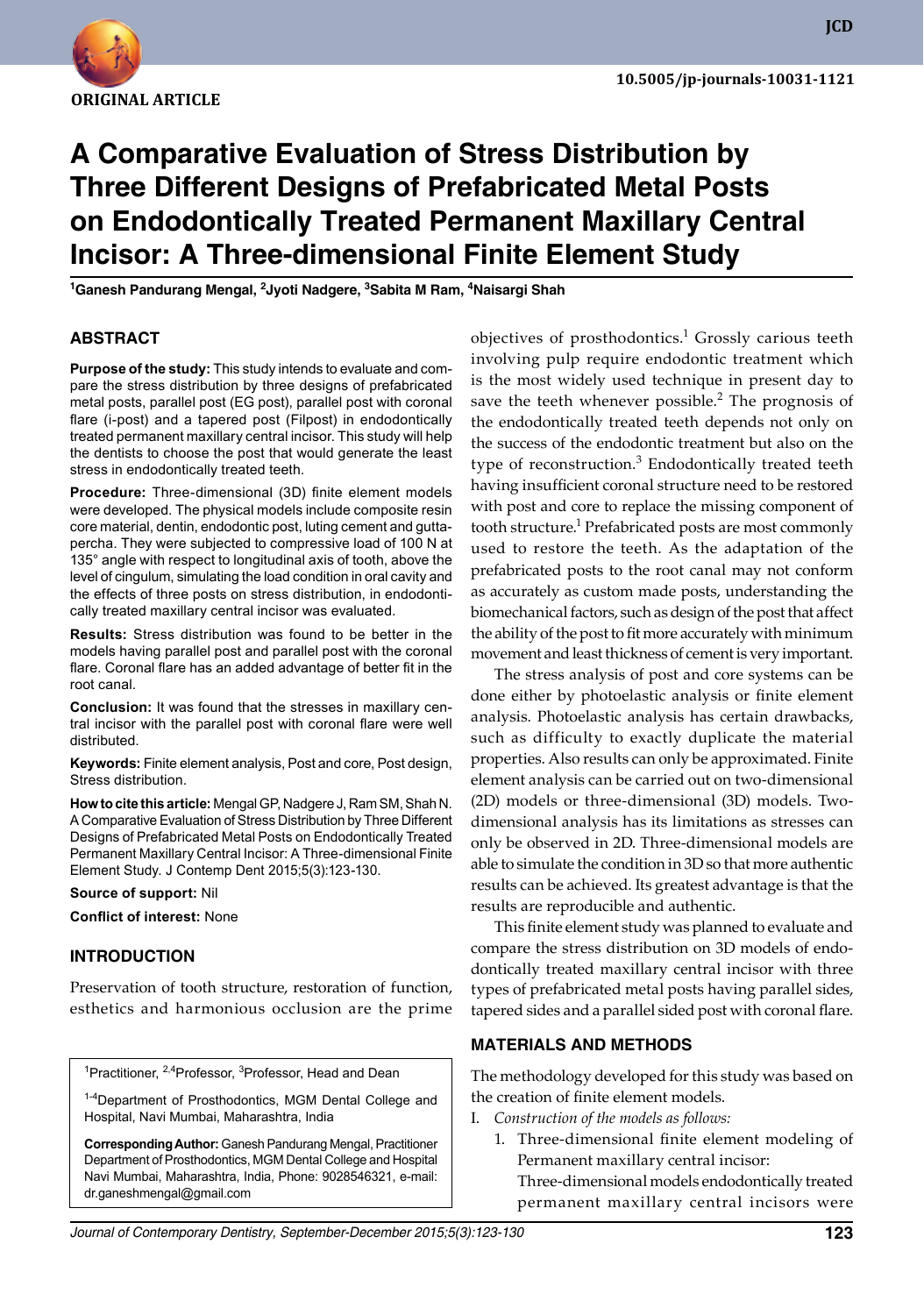developed in the CAD software Pro/Engineer Wildfire 4.0. Extracted permanent maxillary central incisor was used as a reference (Fig. 1).

- 2. Three-dimensional finite element modeling of three types of commercially available posts: Three-dimensional finite element models of three types of commercially available posts, parallel post (EG post) (Fig. 2), parallel post with coronal flair (i-post) (Fig. 3) and tapered post (Filpost) (Fig. 4) were modeled by taking reference of posts and observing the fine design of the posts under the stereomicroscope. The schematic diagrams of the three posts were drawn with the help of measurements of the posts and stereomicroscopic images.
- 3. Assembling of 3D finite element model of endodontically treated maxillary central incisor with the three types of posts.

The root canal and the post space modeled in the 3D model of maxillary central incisor would be similar to dimensions of the posts used in other three models with



**Fig. 1:** Extracted permanent maxillary central incisor prepared to receive a full coverage crown

gutta-percha filling the root canal. In the post space, three types of posts were inserted.

The final four assembled are as follows:

- *Model I*: Endodontically treated maxillary central incisor prepared to receive a full coverage crown without any post with composite rein core (Fig. 5).
- *Model II*: Endodontically treated maxillary central incisor prepared to receive a full coverage crown with parallel post and composite resin core (Fig. 6).
- *Model III*: Endodontically treated maxillary central incisor prepared to receive a full coverage crown with coronally flared parallel post and composite resin core. (Fig. 7).
- *Model IV*: Endodontically treated maxillary central incisor prepared to receive a full coverage crown with tapered post and composite resin core (Fig. 8).
- II. *Meshing the models*: A 3D finite element mesh was created using the ANSYS preprocessor. Care was taken to concentrate the mesh pattern in the region like cervical portion of the models where we want to



**Fig. 2:** EG post



**Fig. 3:** i-post **Fig. 4:** Filpost

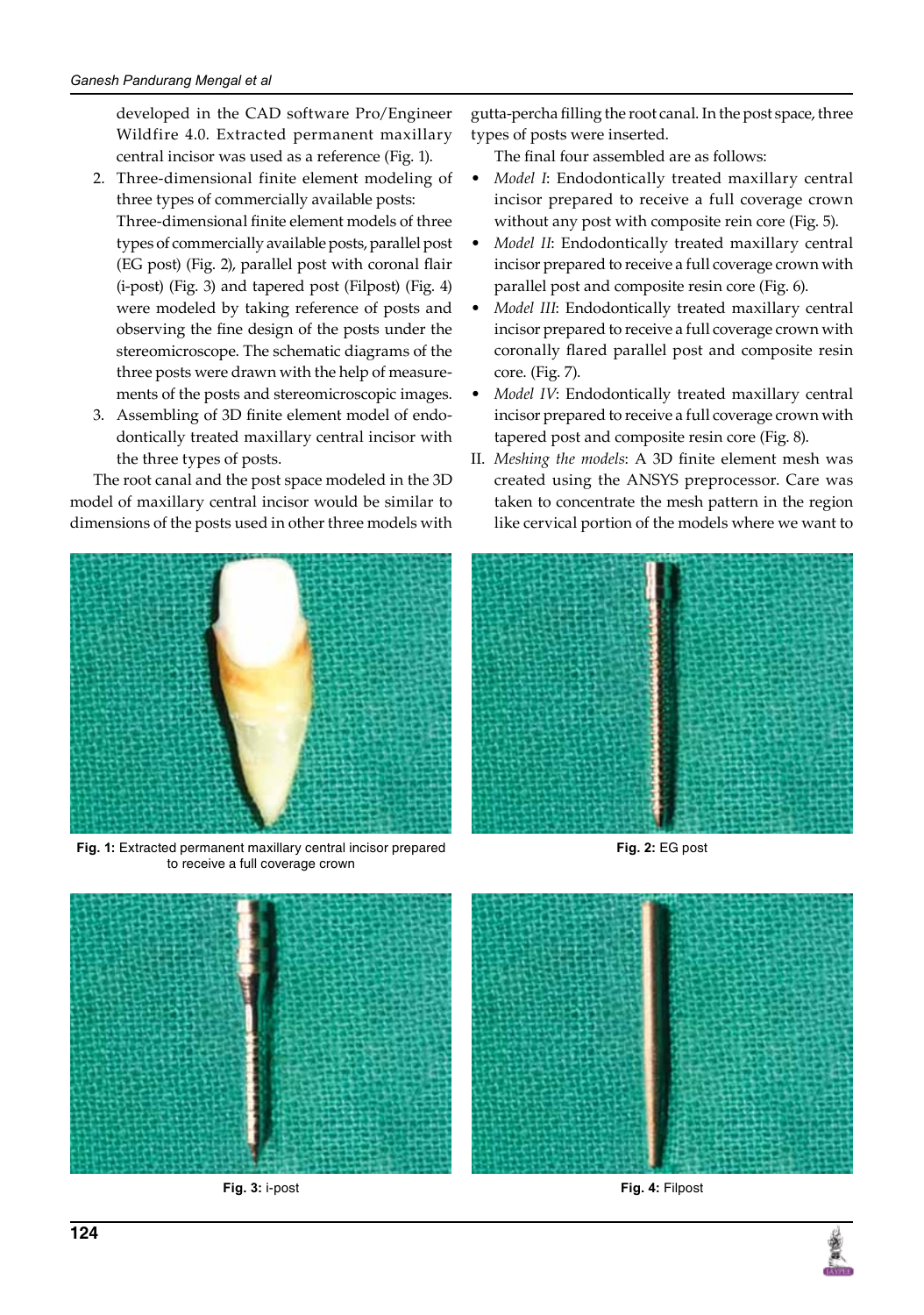*A Comparative Evaluation of Stress Distribution by Three Different Designs of Prefabricated Metal Posts*



**Fig. 5:** Three-dimensional finite element model of endodontically treated permanent maxillary central incisor



**Fig. 7:** Three-dimensional finite element model of endodontically treated permanent maxillary central incisor with parallel post with coronal flare

study the stress distribution. For this reason, different types of elements were selected which were wellsuited for modeling irregular meshes. Each node had freedom to move in the x, y and z planes. The elements were constructed to be as accurate as possible within the limitations of software. Types of elements used in the models were solid186:3-D 20-Node structural solid, solid187:3-D 10-Node tetrahedral structural solid, shell181: 4-Node structural shell. The total number of elements present in model I were 65603, in model II 191870, in model III 122951 and in model IV were 631015 (Figs 9 to 12).

- III. *Assigning material properties*: The material properties, i.e., Young's Modulus and Poisson's ratio for the different materials used in this study, were taken from literature (Table 1) and assigned to the different parts of the models (Fig. 13).
- IV. *Applying the boundary conditions*: Boundary conditions were applied on the outer layer of nodes on the root portion of all the maxillary central incisor models,



**Fig. 6:** Three-dimensional finite element model of endodontically treated permanent maxillary central incisor with parallel post



**Fig. 8:** Three-dimensional finite element model of endodontically treated permanent maxillary central incisor with tapered post

**Table 1:** Material properties

| Material              | Young's modulus<br>(in GPA) |      |
|-----------------------|-----------------------------|------|
| Dentin                | 18.6                        | 0.31 |
| Composite resin       | 15.5                        | 0.30 |
| Gutta-percha          | 0.00069                     | 0.45 |
| Zinc phosphate cement | 224                         | 0.25 |
| Stainless steel       | 210                         | 0.30 |
| Titanium              | 120                         | 0.30 |

so that the models were fixed in all 3D without any translation. This was done to simulate the conditions in the bone.

V. *Loading of the models*: All four models were subjected to compressive load of 100 N at 135° angle with respect to longitudinal axis of tooth, at the level of cingulum, simulating the load condition in class I occlusion in the oral cavity<sup>4</sup> (Figs 14 to 17).

Once the geometry is converted into the finite element form, it is to be solved by ANSYS software. The results for the stress were interpreted from color coded images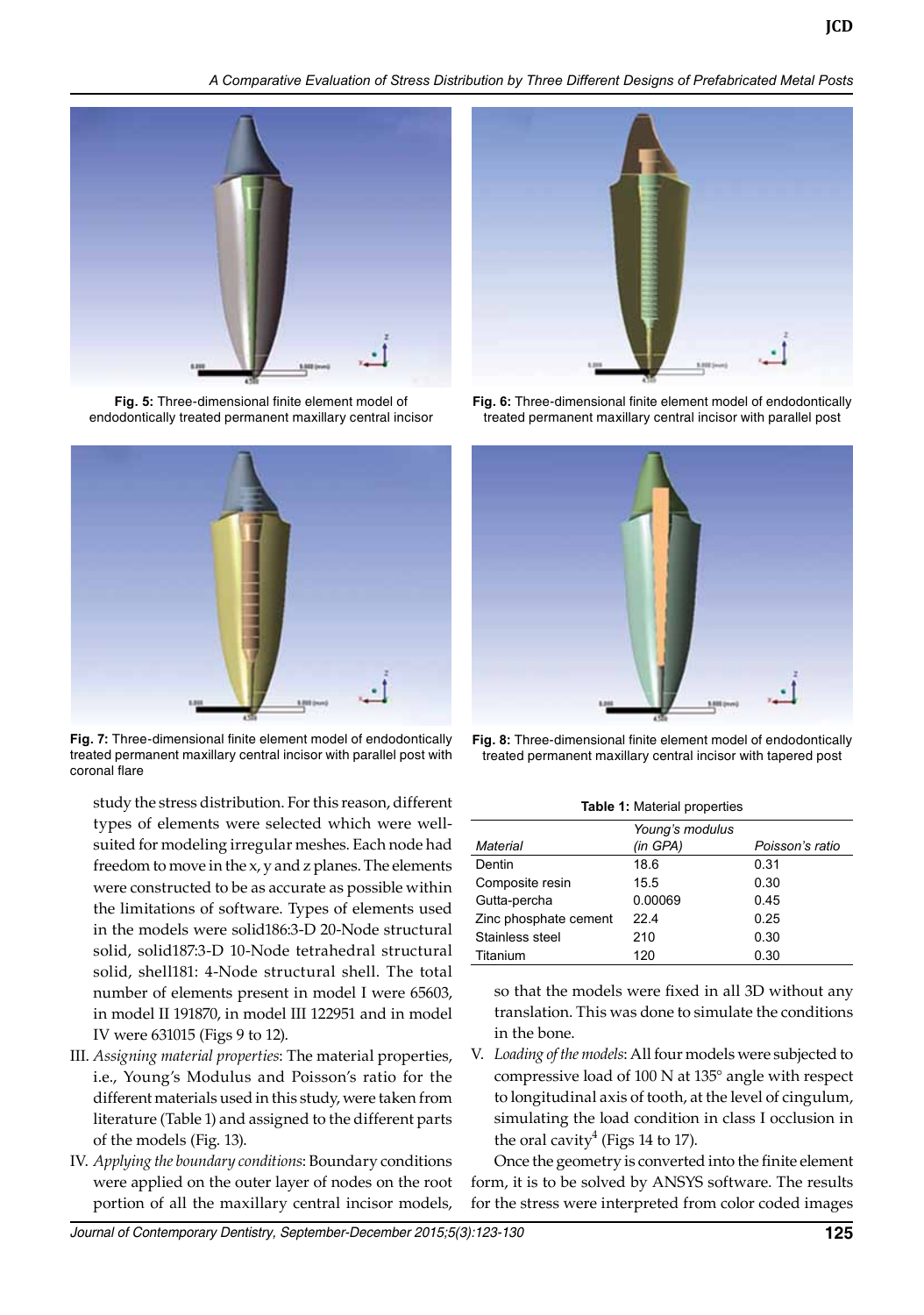## *Ganesh Pandurang Mengal et al*



**Fig. 9:** Meshing of model I: Three-dimensional finite element model of endodontically treated maxillary central incisor prepared to receive a full coverage crown without post with composite resin core



**Fig. 11:** Meshing of model III: Three-dimensional finite element model of endodontically treated maxillary central incisor prepared to receive a full coverage crown with parallel post with coronal flare and composite resin core



**Fig. 13:** Components of the meshed models

seen in the 3D finite element models. Red color represents maximum stress values. This was followed in descending order by orange, yellow, light green, dark green, light



**Fig. 10:** Meshing of model II: Three-dimensional finite element model of endodontically treated maxillary central incisor prepared to receive a full coverage crown with parallel post and composite resin core



**Fig. 12:** Meshing of model IV: Three-dimensional finite element model of endodontically treated maxillary central incisor prepared to receive a full coverage crown with tapered post and composite resin core

green, light blue and dark blue. Dark blue represents the area of least stress values.

# **Results and discussion**

The present study evaluates the stress distribution in three different designs of prefabricated metal posts (Fig. 18) (Tables 2 and Graph 1). Various methods like photoelastic analysis, $5-10$  2D finite element analysis $11-17$  or 3D finite element analysis $18-21$  can be used to evaluate the stress distribution in endodontically treated teeth. In 3D finite element analysis, 3D models are able to simulate the condition in 3D so that more authentic results can be achieved.

When comparing the maximum amount of stresses of model I, model II, model III and model IV, negligible difference in the values of stresses was observed in the composite resin core. However, distribution of stresses

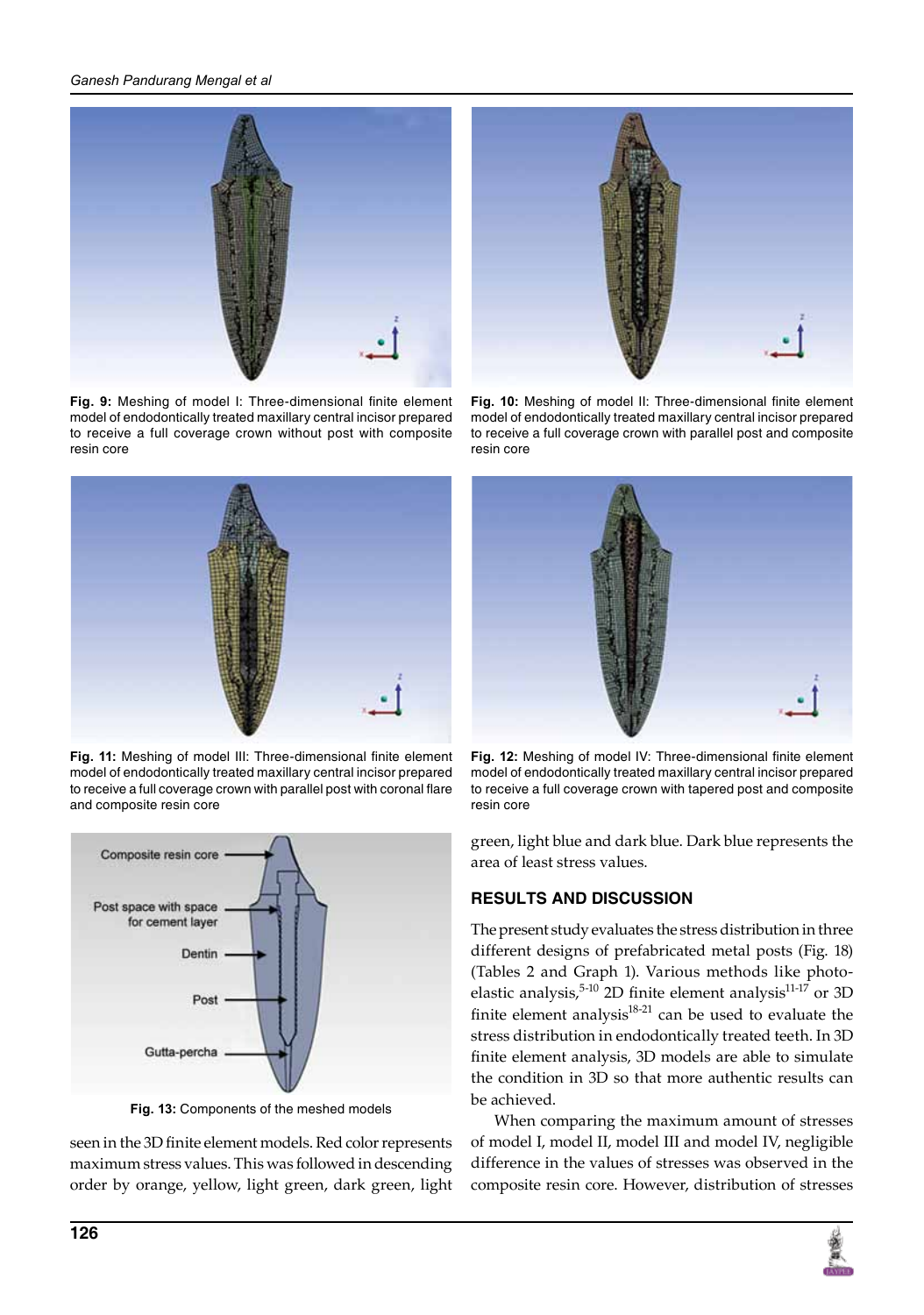*A Comparative Evaluation of Stress Distribution by Three Different Designs of Prefabricated Metal Posts*



**Fig. 14:** Loading of model I: Three-dimensional finite element model of endodontically treated maxillary central incisor prepared to receive a full coverage crown without post with composite resin core



**Fig. 16:** Loading of model III: Three-dimensional finite element model of endodontically treated maxillary central incisor prepared to receive a full coverage crown with parallel post with coronal flare and composite resin core



**Fig. 15:** Loading of model II: Three-dimensional finite element model of endodontically treated maxillary central incisor prepared to receive a full coverage crown with parallel post and composite resin core



**Fig. 17:** Loading of model IV: Three-dimensional finite element model of endodontically treated maxillary central incisor prepared to receive a full coverage crown with tapered post and composite resin core

**Table 2:** Comparison of stress distribution of the four models of endodontically treated maxillary central incisor (in MPa)

| Models       | Composite core | Dentin            | Gutta-percha                   | Post                 | Cement layer               | Model                   |
|--------------|----------------|-------------------|--------------------------------|----------------------|----------------------------|-------------------------|
|              | 0.20083-68.69  | 0.00031567-34.557 | $4.2147e^{-5} - 10.315$        |                      |                            | $4.2147e^{-5} - 68.69$  |
| $\mathbf{H}$ | 0.25876-68.827 | 0.006415-31.505   | $3.1809e^{-7} - 0.85012e^{-3}$ | 0.055003-<br>85.427  | 0.0070828-<br>18.986       | $3.1809e^{-7} - 85.427$ |
| Ш            | 0.18675-68.696 | 0.0024379-29.884  | $1.6816e^{-8} - 9.3351e^{-5}$  | 0.0001392-<br>98.157 | $4.8586e^{-5}$ -<br>14.361 | $1.6816e^{-8} - 98.157$ |
| <b>IV</b>    | 0.2436-70.281  | 0.00076425-32.227 | $9.5055e^{-9} - 1.6239e^{-5}$  | 0.017082-<br>127.02  | 0.0033536-<br>21.98        | $9.5055e^{-9} - 127.02$ |

varied with model I showing even distribution of stresses in composite resin core. Model II and model III showed even stress distribution on labial side, however, in model IV more isolated stress concentration was seen on mid labial side.

The distribution of stresses in dentin in all the models was observed to be concentrated at cemento-enamel junction. However, the amount of stresses in model III was least. This may have been due to the coronal flare of the post, coming in contact with dentin over a large area at the coronal flare of the root canal, therefore, stress distributed over a larger area. The largest value of stress in dentin was seen in model I. As no post was placed in the tooth, all the stresses were taken by the dentin. In model IV stresses in dentin were much higher as compared to model II and model III, however, less than in model I. This may have been due to the titanium material of the post which has less modulus of elasticity,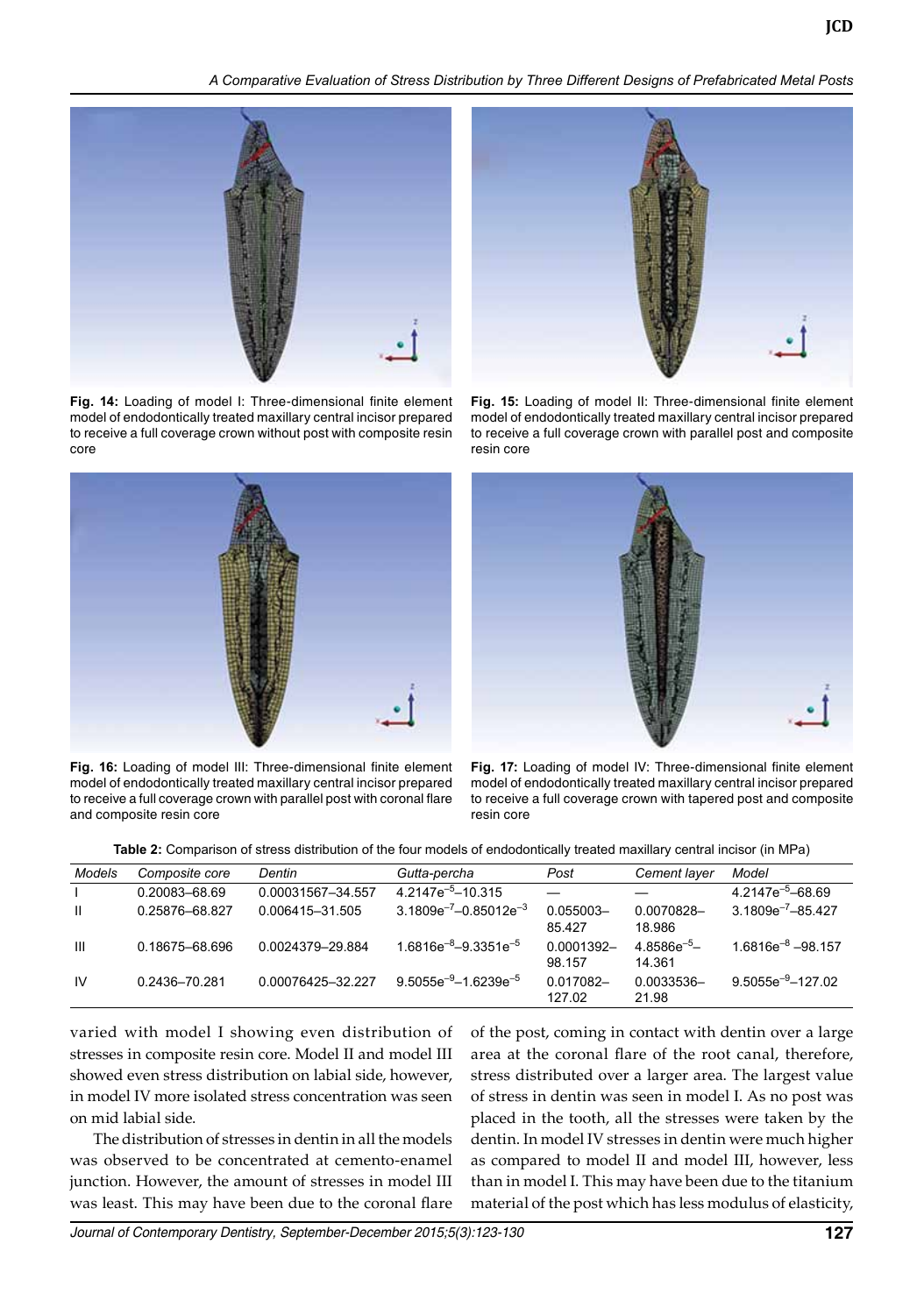

**Fig. 18:** Comparison of stress distribution of the four models of endodontically treated maxillary central incisor



**Graph 1:** Maximum stresses observed in the four models of endodontically treated maxillary central incisor (in MPa)

therefore, it would transmit more forces on the dentin. Stresses seen in dentin in model II were more than model III. Due to parallel design of post in model III, more stresses were directed to dentin, whereas in model III least stresses were directed to the dentin. It could be due to the design of the post in model III, which fits in the coronal flare of the root canal and helps to distribute the stresses on the dentin.

The stresses in post of model II, model III and model IV showed varied patterns. The value of stress in model IV was shown to be the most and least in model II. The parallel post with coronal flare in model III showed stress value between the model II and model IV. However, the distribution of stresses in model IV were concentrated more in the coronal one third of the post, as it was a tapered post. In model III, the distribution was more even extending a little beyond coronal one third of the post. This may have been due to the design of the post. In model II, the distribution was beyond the half the length of the parallel post and also on the apical portion on palatal side. This could be correlated to the parallel design of the post.

Maximum stress values in cement layer were seen in model IV, with tapered post design followed by with model II with parallel post design. In model III with i-post least stresses were seen in the cement layer which is a point of advantage using the post with the coronal flare as it fits in the root canal snugly with thin cement layer and it does not allow any movement in the root canal preventing stresses in the cement layer. However, model IV with tapered post may have thicker cement layer and may have movement in coronal half of the root canal and, therefore, maximum stress value in cement layer.

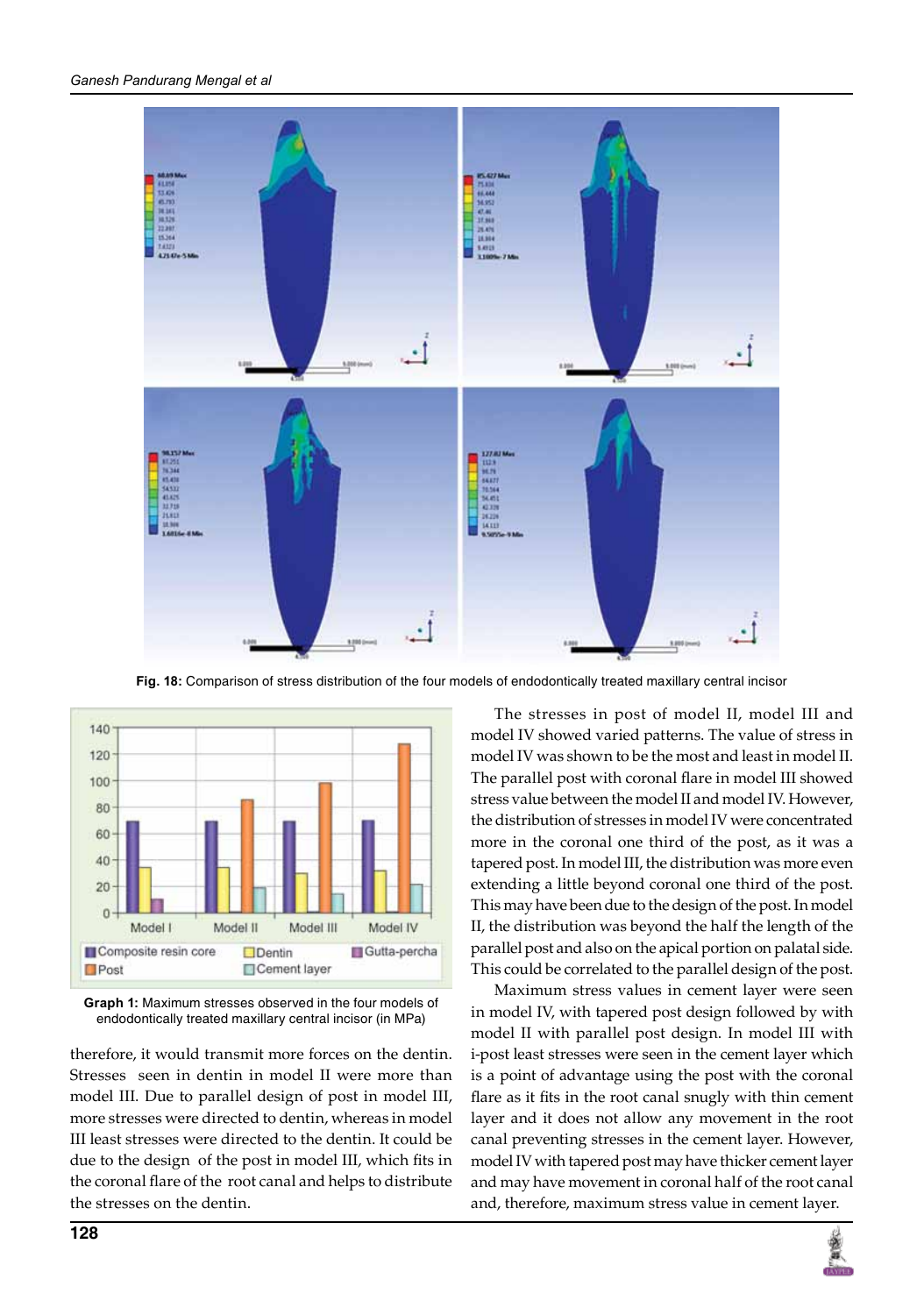Maximum stress value in gutta-percha was observed in model I and very negligible amount of stresses were observed in gutta-percha in model II, model III and model IV. This may be because of absence of post in model I. In other three models, the stresses were mainly taken up by the posts, dentin, and cement layer. The distribution of stresses in gutta-percha was mainly in coronal one-third in model I and in model II, model III and model IV near the tip of the post.

From the stress analysis study, it can be concluded that in endodontically treated tooth with composite resin core without post showed the most stresses in the guttapercha and composite core build-up. That with tapered post due to the lack of adaptation of the post in the root canal, may have space between the post and coronal flare of the root canal and, therefore, more stresses in cement may lead to decementation of the post. The parallel post though adapts in canal may still show lack of adaptation in the coronal half of the root canal. Whereas i-post fits in the root canal more accurately in coronal half also due to its inherent design of the post with coronal flare.

# **Conclusion**

- In the model without post with composite resin core, stresses were mainly observed in composite resin core. Stresses were also distributed in dentin in cemento-enamel junction area and coronal one-third gutta-percha.
- In the model with parallel post, stresses were observed mainly distributed over a large area in composite resin core and half length of the post. However, stresses were also observed in dentin in cemento-enamel junction area, in cement layer and gutta-percha.
- In the model with parallel post with coronal flare, stresses were distributed over a large area in composite resin core and in coronal one-third of the post. In dentin stresses were distributed in cemento-enamel junction, in cement layer and in guttta-percha.
- In the model with tapered post, concentrated stresses were observed in the composite resin core on buccal side and in coronal one-fourth of the post on buccal side. In dentin stress concentration was seen in the cemento-enamel junction area. Stresses were also seen in cement layer and gutta-percha. Maximum stresses were observed in model having tapered post in composite resin core, dentin, post and cement layer.
- In all the models, stresses were mainly distributed in the composite resin core. Maximum stress values in composite resin core were almost similar in all models. In all the models stresses in dentin were

mainly concentrated in cemento-enamel junction area. Maximum stresses in dentin were present in model I and minimum in model III. Stresses in post were distributed in coronal half of EG post, in coronal one-third in i-post and coronal one-fourth of Filpost. Maximum amount of stresses in cement layer were present in Filpost and minimum in EG post. Stresses in cement layer were mainly distributed in cervical area in all the models. Maximum amount of stresses were present in model IV and minimum in model III. Stresses present in gutta-percha were maximum in model I, which were distributed in cervical one-third of gutta-percha. In all other models very minimal amount of stresses were present, which were mainly apical to the post.

The distribution of stresses in the model with EG post and model with i-post were almost similar. However, the adaptation of i-post was better and comparative maximum stress values in the dentin were least in the model with i-post.

# **References**

- 1. Christensen GJ. Posts and cores: state of the art. JADA 1998; 129(1):96-97.
- 2. Peroz I, Blankenstein F, Klaus PL, Naumann M. Restoring endodontically treated teeth with posts and cores: a review. Quintessence Int 2005;36(9):737-746.
- 3. Trushkowsky RD. Esthetic and functional consideration in restoring endodontically treated teeth. Dent Clin N Am 2011;55(2):403-410.
- 4. Steiner CC. The use of cephalometrics as an aid to planning and assessing orthodontic treatment. Am J Orthod 1960; 46(10):721-735.
- 5. Henry PJ. Photoelastic analysis of post core restorations. Aus Den J 1977;22(3):157-159.
- 6. Mattison GD, Fraunhofer JA. Angulation loading effects on cast-gold endodontic posts: a photoelastic stress analysis. J Prosthet Dent 1983;51(4):509-514.
- 7. Assif D, Oren E, Marshak BL, Aviv I. Photoelastic analysis of stress transfer by endodontically treated teeth to the supporting structure using different restorative techniques. J Prosthet Dent 1989;61(5):535-543.
- 8. Hunter AJ, Feiglin B, Williams JF. Effects of post placement on endodontically treated teeth. J Prosthet Dent 1989;62(2): 166-172.
- 9. Burns DA, Krause WR, Douglas HB, Burns DR. Stress distribution surrounding endodontic posts. J Prosthet Dent 1990;64(4):412-418.
- 10. Rolf KC, Parker MW, Pellew GB. Stress analysis of five prefabricated endodontic dowel designs: a photoelastic study. J Oper Dent 1992;17(3):86-92.
- 11. Davy D, Dilley G, Krejci R. Determination of stress patterns in root-filled teeth incorporating various dowel Designs. J Dent Res 1981;60(7):1301-1310.
- 12. Peters MR, Poort HW, Farah JW, Craig RG. Stress analysis of a tooth restored with a post and core. J Dent Rest 1983;62(6): 760-763.